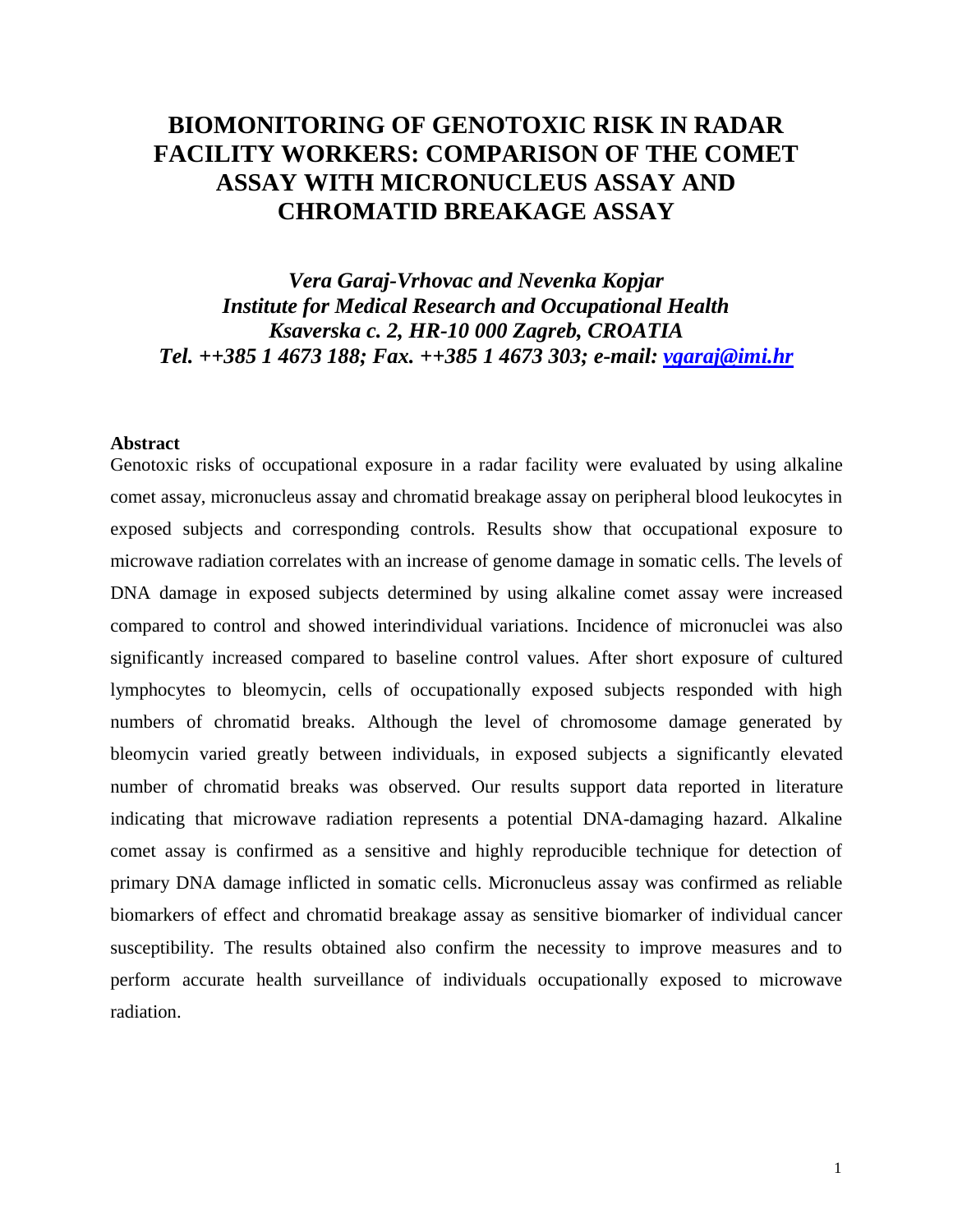# **Introduction**

The people of industrialised societies are continuously exposed to increasing levels of electromagnetic fields (EMF) emitted by various electrical installations and telecommunication systems [1]. In recent years there has been growing interest in the health effects of the electromagnetic radiation's designated extremely low frequency (ELF) and radiofrequency radiation (RFR). There is evidence that microwaves cause different biological effects depending upon field strength, frequencies, wave forms, modulation and duration of exposure. These effects were mainly attributed to microwave heating but recent reports have shown or suggested that there are nonthermal microwave effects in terms of energy required to produce various types of molecular transformations and alterations [2]. It is known that exposure to microwave radiation has different biological effects on eye, the nervous system and its function, circulatory and the reproductive system [3,4]. Reports on cytogenetic risks from microwave exposure on the induction of chromosome damage are sometimes contradictory, mainly because of different experimental conditions of *in vitro* and *in vivo* studies [5]. However, in occupationally exposed subjects increased levels of DNA damage as expressed by means of cytogenetic endpoints were observed [3, 6-8]. Increased incidence of micronuclei is also reported after *in vitro* exposure to microwave radiation on human lymphocytes [9]. It has been suggested that exposure to radiofrequency radiation may have genetic effects which predispose to the development of cancer, particularly lymphoma and leukaemia, and also birth defects such as Down's syndrome [10-11].

Biomonitoring of human populations exposed to potential mutagens / carcinogens is an early warning system for genetic diseases or cancer. It also allows detection of different risk factors at a time when control measures still could be implemented [12]. For the detection of early biological effects of DNA-damaging agents in environmental and occupational settings a wide range of methods is presently used. Among them, there are well-established cytogenetic biomarkers such as structural chromosomal aberrations (CA), micronuclei (MN) and sister chromatid exchanges (SCE) [13,14,15]. During the last decade, the comet assay or single cell gel electrophoresis (SCGE) was introduced as a useful technique for human biomonitoring studies [16,17]. Contrary to cytogenetic biomonitoring techniques that are limited to circulating lymphocytes and proliferating cell populations, the comet assay can be applied both to proliferating and non-proliferating cells. Moreover, the comet assay is a rapid, simple and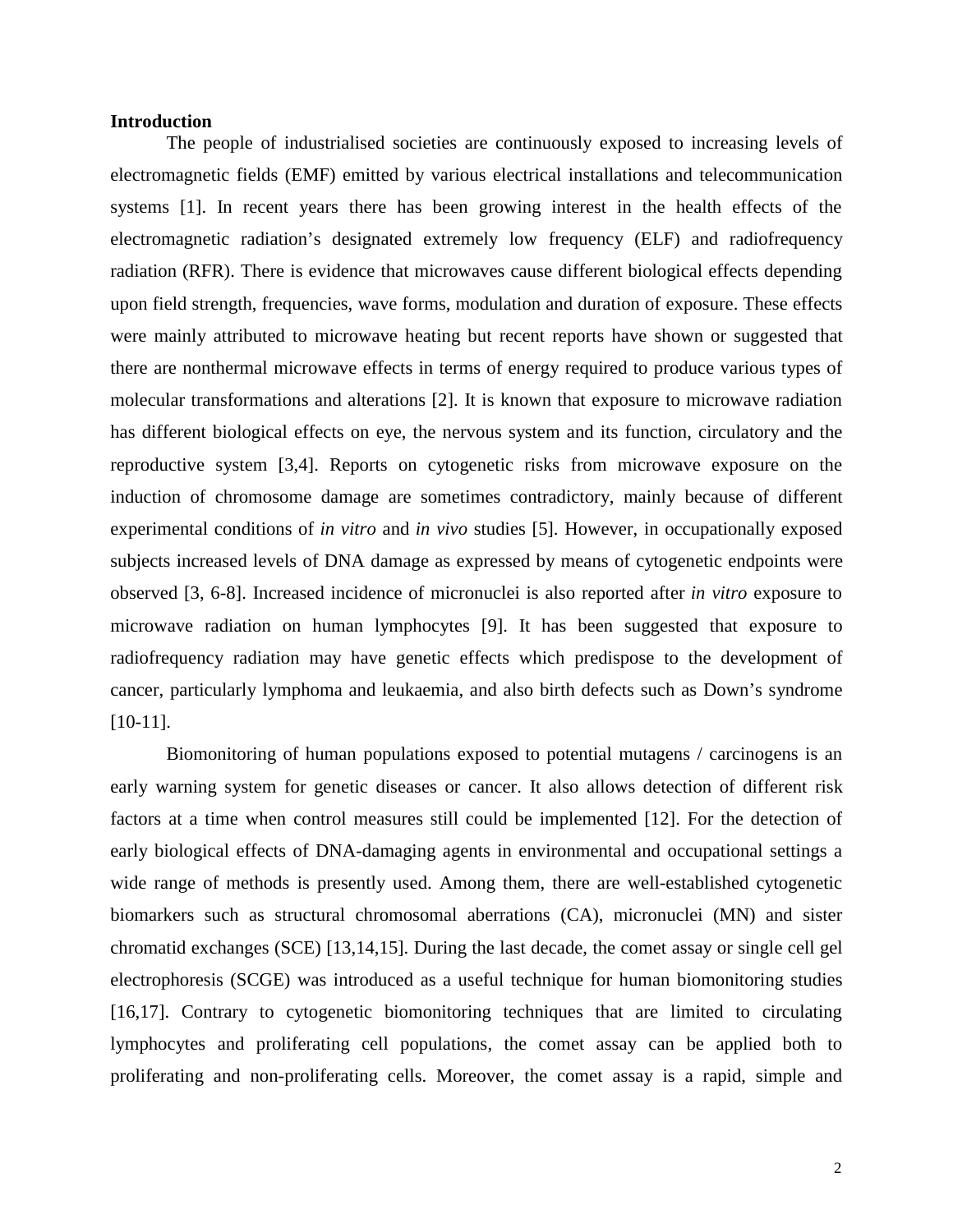sensitive technique for measuring DNA breakage with a small number of cells and detects intercellular differences in DNA damage [18,19].

Long term occupational exposure to physical and chemical mutagens often is related with an elevated risk for DNA damage. Most exposures in an occupational setting are chronic or repeated and the induced DNA damage might be expected to be elevated above baseline levels. The individuals with even slight deficiency in any step of DNA repair can accumulate mutations, and consequently their cancer risk is elevated. The simple and inexpensive test, as chromatid breakage assay, which allows selection of persons with a defect in DNA repair, could be a useful additional marker in biomonitoring studies [20]. Susceptibility to bleomycin-induced chromatid breaks in cultured peripheral blood lymphocytes may reflect the way a person deals with carcinogenic challenges [21].

The objective of the present study was to evaluate the levels of primary DNA damage, chromosomal damage and mitotic spindle disturbances as well as the mutagen sensitivity in peripheral blood leukocytes of radar-facility workers daily exposed to microwave radiation compared to unexposed control subjects. As sensitive biomarkers the alkaline comet assay, micronucleus assay and chromatid breakage assay (bleomycin sensitivity test) were selected.

## **Subjects and methods**

The study was carried out on 10 clinically healthy male workers, employed on radar equipment and antenna system service. They worked within a microwave field of 10 (W/cm<sup>2</sup> – 20 mW/cm<sup>2</sup> with frequency range of 1250-1350 MHz. Their average age was 50.1 yr (range 45 - 56 yrs) and mean employment duration 24.3 yrs (range 7-29 yrs). Two subjects were smokers, three of them were ex-smokers and five non-smokers. The control group consisted of 10 subjects of similar age. Three of them were smokers, two ex-smokers and five non-smokers. All subjects were questioned concerning age, their presented medical history, family history on cancer, lifestyle, occupational and extraoccupational exposure to potential mutagenic hazards. Samples of peripheral blood were collected by venipuncture into heparinized tubes in the morning. The heparinized blood was then coded and stored in the refrigerator  $(4^{\circ}C)$ . The alkaline comet assay and initiation of in vitro blood cultivation for the cytogenetic endpoints and chromatid breakage assay were performed within a maximum of 2 h period after blood collection.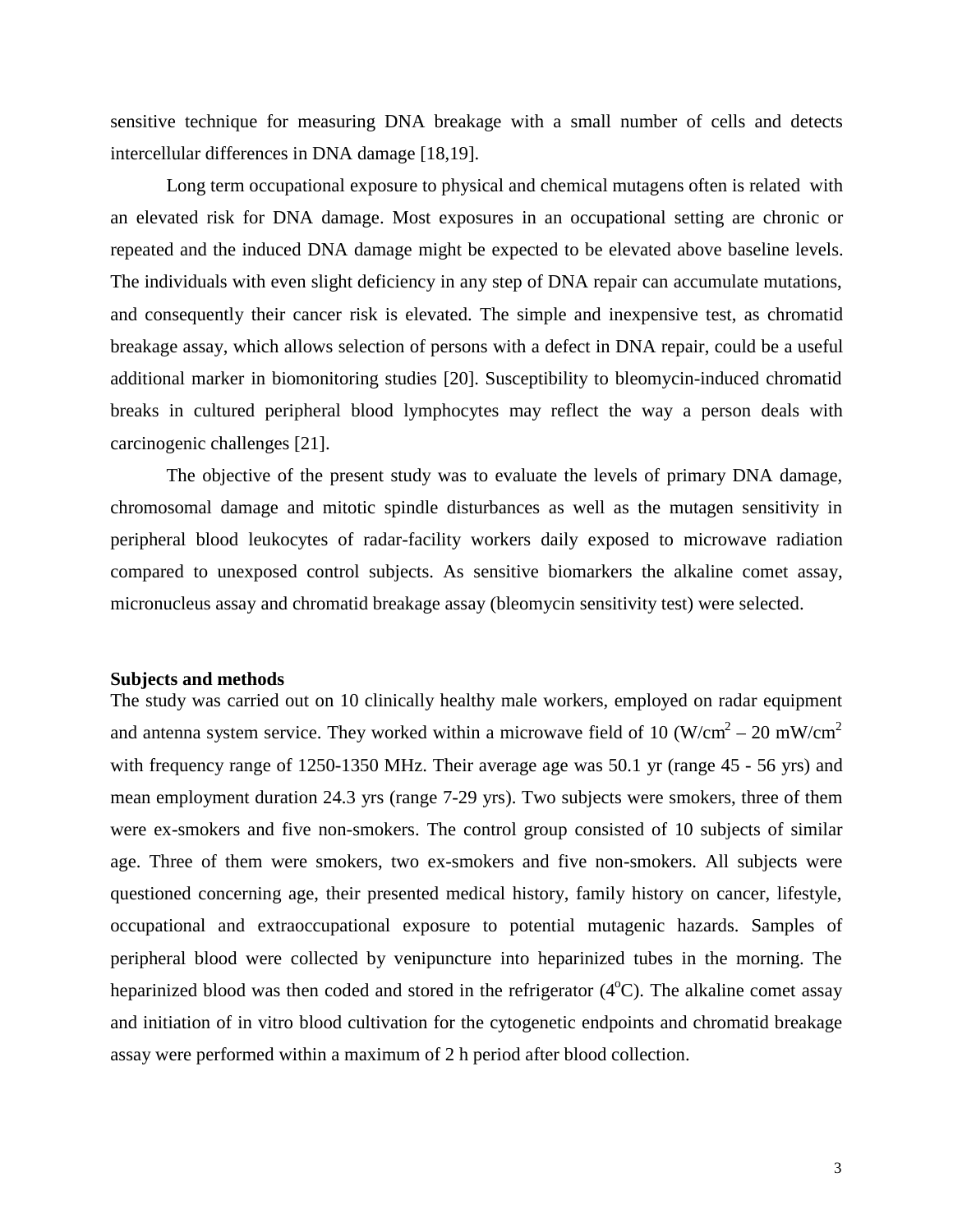*The alkaline comet assay* was carried out under alkaline conditions, basically as described by Singh et al. [16]. Fully frosted slides were prepared by covering with 1 % and 0.6 % normal melting point (NMP) agarose (Sigma). After solidification, a layer containing the whole blood sample mixed with 0.5 % low melting point (LMP) agarose (Sigma) was put on the slide and afterwards covered with 0.5 % LMP agarose. Slides were immersed for 1 h in ice-cold freshly prepared lysis solution (2.5 M NaCl, 100 mM Na2EDTA, 10 mM Tris-HCl, 1 % Na-sarcosinate (Sigma), pH 10) with 1 % Triton X-100 (Sigma) and 10 % dimethyl sulfoxide (Kemika). The slides were then placed on a horizontal gel-electrophoresis tank, facing the anode. The unit was filled with fresh electrophoretic buffer (300 mM NaOH, 1 mM Na2EDTA, pH 13.0). Denaturation (20 min) and electrophoresis (20 min at 25 V or 300 mA) were performed at  $4^{\circ}$ C under dim light. After electrophoresis the slides were rinsed gently three times with a neutralisation buffer (0.4 M Tris-HCl, pH 7.5) to remove excess alkali and detergents. Each slide was stained with ethidium bromide (20 μg/ml) and covered with a coverslip. A total of 100 randomly captured comets per sample were examined at 400 x magnification using an epifluorescent microscope (Zeiss) connected through a black and white camera to an image analysis system (Comet Assay II, Perceptive Instruments Ltd., U.K.). To quantify the DNA damage, tail length (TL), and tail moment (TM) were evaluated. Tail length (length of DNA migration) is related directly to the DNA fragment size and presented in micrometers. It was calculated from the centre of the cell. Tail moment was calculated as the product of the tail length and the fraction of DNA in the comet tail. All measurements were sumarrized as the mean  $\pm$  SE. Measured comet parameters were evaluated by using analysis of variance and non-parametric Mann-Whitney U test. The level of statistical significance was set at p < 0.05*.* 

*Lymphocyte culture* - For each blood sample double cultures were set up. Lymphocytes were grown for 72 h at 37  $^{\circ}$ C in F-10 medium (Sigma, USA), supplemented with 10 % foetal calf serum (Biological Industries, Israel), phytohaemagglutinin (Murex Biotech Ltd., England) and antibiotics penicillin (Crystacillin®, Pliva, Croatia) and streptomycin (Streptomycin sulfat, Krka, Slovenia).

*Micronucleus assay*. The micronucleus assay was performed as described by Fenech and Morley [15] with some modifications. Cytochalasin-B (Sigma, USA) at final concentration of 6 (μg /ml was added to each sample at 44 h and the cells were harvested after a further incubation of 28 h. After a brief treatment with physiological saline, cells were fixed with 3:1 mixture of methanol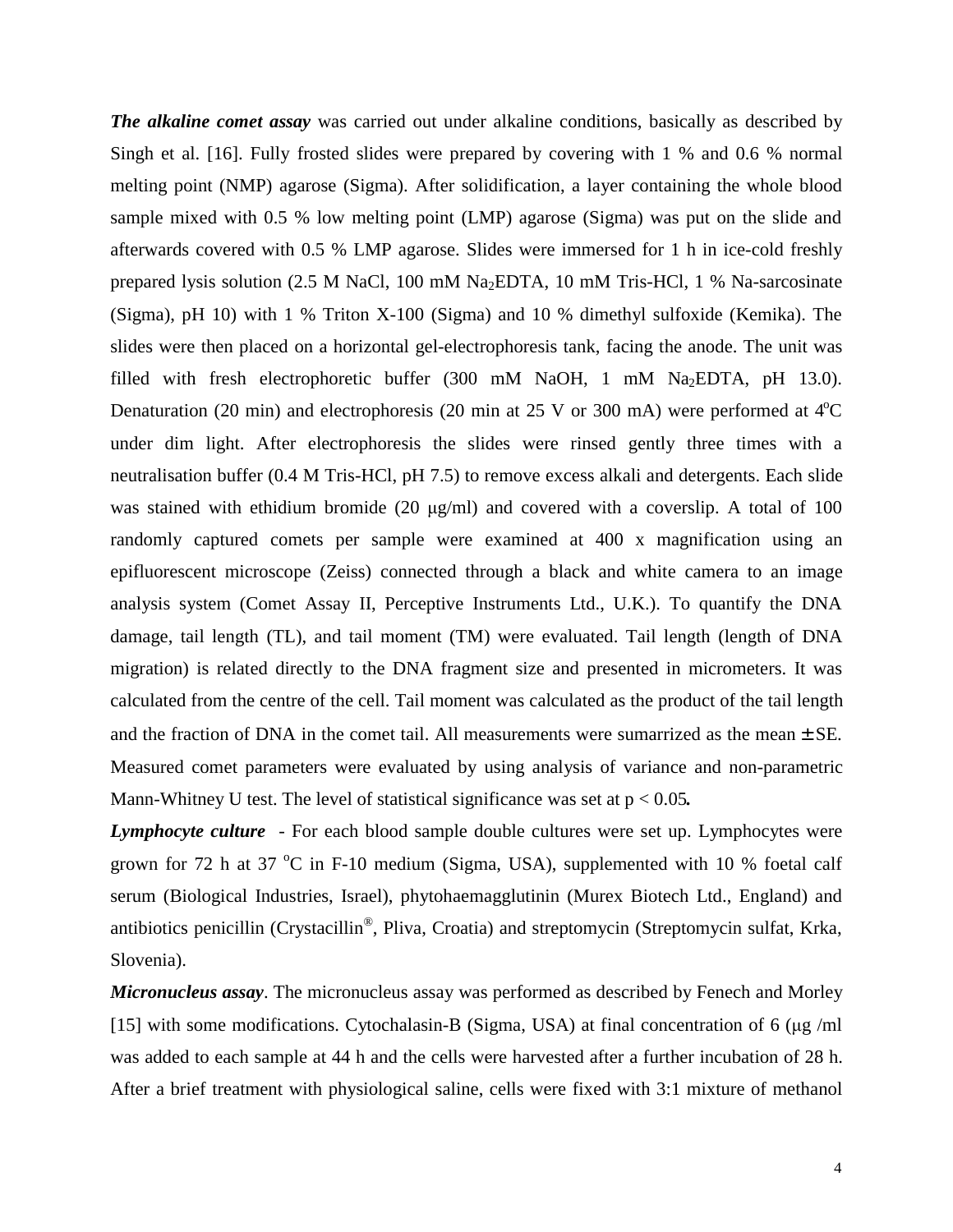and acetic acid. Permanent preparations were obtained by pipetting a few drops of the cell suspension onto clean slides. Slides were air-dried overnight at room temperature and stained with 5 % Giemsa (Sigma, USA) solution at pH 6.8 for 10 minutes. After staining, slides were washed and air-dried. Incidence of MN was evaluated by scoring of 500 binucleated cells. Total number and distribution of MN was determined. The statistical significance of differences between frequencies of MN in exposed and control subjects was tested by using the  $\chi^2$  test. The level of significance was set at  $p < 0.05$ .

*The chromatid breakage assay -* Duplicate cultures were set up for each subject. The cultures were set up by adding 0.5 mL of whole heparinized blood to RPMI 1640 medium (Euroclone), supplemented with 10 % fetal calf serum and antibiotics. After the lymphocyte cultures were incubated for 3 days at 37<sup>o</sup>C, they were incubated for 5 hours with bleomycin sulfate (30  $\mu$ g/ml; Nippon Kayaku Co). To arrest the cells at metaphase, 0.04 μg/ml colchicine (Sigma Chemical Co) was added to the cultures 1 hour before harvesting. The cells were harvested for chromosome analysis by standard procedures, and slides were made by the conventional air-drying technique. Metaphase spreads were stained with 5 % Giemsa solution (Merck). 200 metaphase spreads per subject were scored blindly for the presence of chromatid breaks. Chromatid breaks were recorded by following previously established criteria [21]. The mean number of breaks per cell was used as a measure for the individual susceptibility. Differences between groups with respect to mutagen sensitivity were assessed by use of Mann-Whitney U test.

# **Results**

# *The alkaline comet assay*

Results of the alkaline comet assay are shown in Figure 1. Between the exposed and control groups statistically significant differences in both comet parameters evaluated were observed. In blood samples collected from the exposed subjects significant interindividual differences in DNA migration pattern regarding both comet parameters were recorded  $(p<0.05$ , the analysis of variance), with a shift to the upper level of damage compared to control. For the exposed group the mean value of comet tail length was  $17.06 \pm 0.10$  μm (range 12.18 μm - 53.85) μm), while a mean value of comet tail moment was  $14.40 \pm 0.09$  (range 9.44 – 47.04). The highest DNA damage, as determined by means of comet tail length and tail moment was found to be in the subject No. 1. The observed DNA damage was found to be the lowest in the subject No. 10, however it was still significantly elevated compared to values of comet parameters measured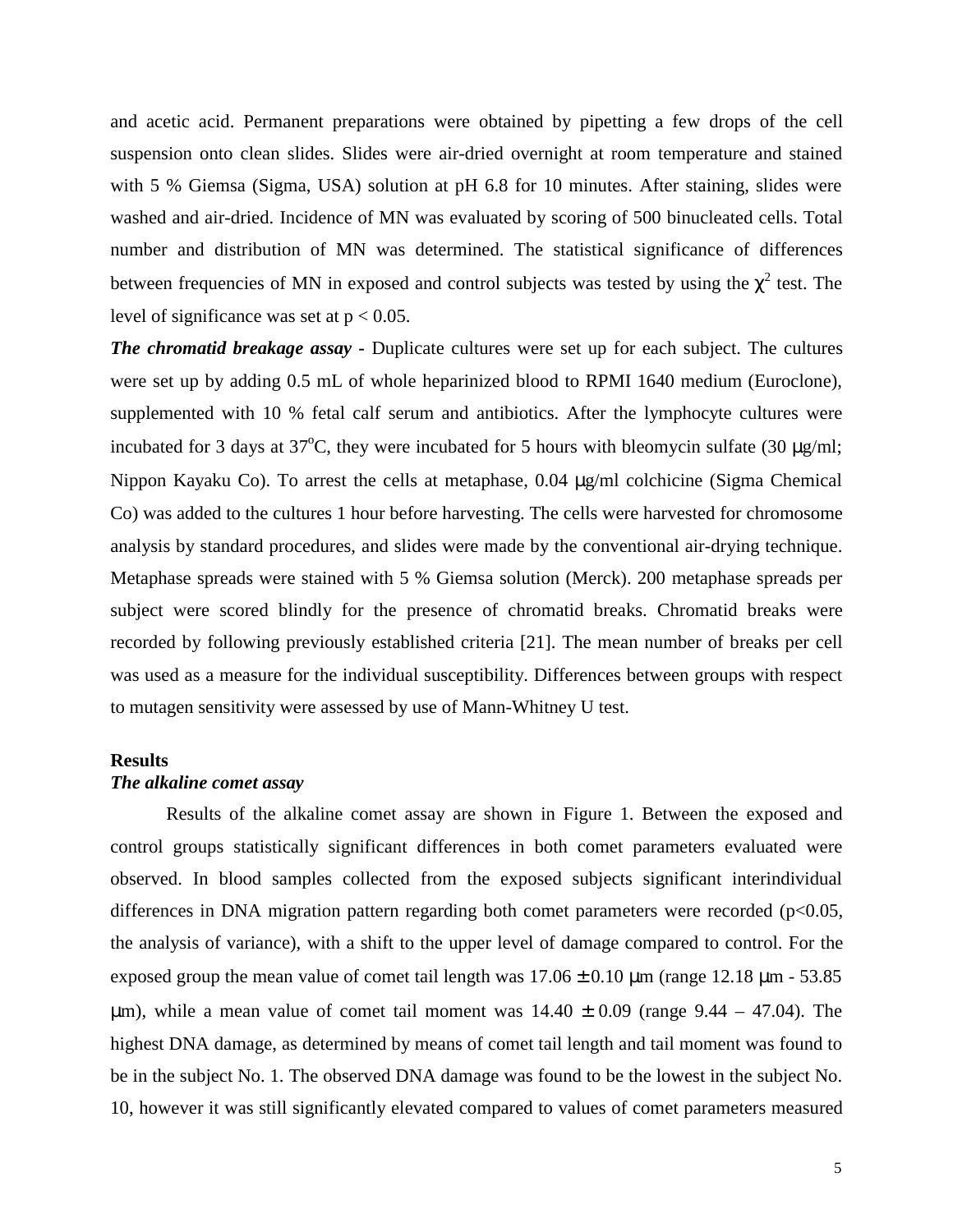in control healthy blood donors (Figure 1). When compared occupationally exposed smokers (exsmokers included) and non-smokers there were no significant differences regarding both comet parameters observed  $(p>0.05$ , Mann-Whitney *U* test). On the other hand, within the blood samples collected from control subjects significantly lower values of both comet parameters studied were recorded (Figure 1). Mean value of comet tail length was  $14.20 \pm 0.05$  µm (range 10.90 μm – 18.95 μm), while a mean value of comet tail moment was  $11.70 \pm 0.05$  (range  $8.26$  – 16.03). However, unexposed smokers (ex-smokers included) had significantly higher levels of overall DNA damage than non-smokers, as expressed by means of both comet parameters measured (p<0.05, Mann-Whitney *U* test). In unexposed smokers mean tail length was  $14.39 \pm$ 0.07  $\mu$ m, and mean tail moment 11.93  $\pm$  0.07, while in non-smokers mean tail length was 14.01  $\pm$ 0.06  $\mu$ m, and mean tail moment 11.56  $\pm$  0.06.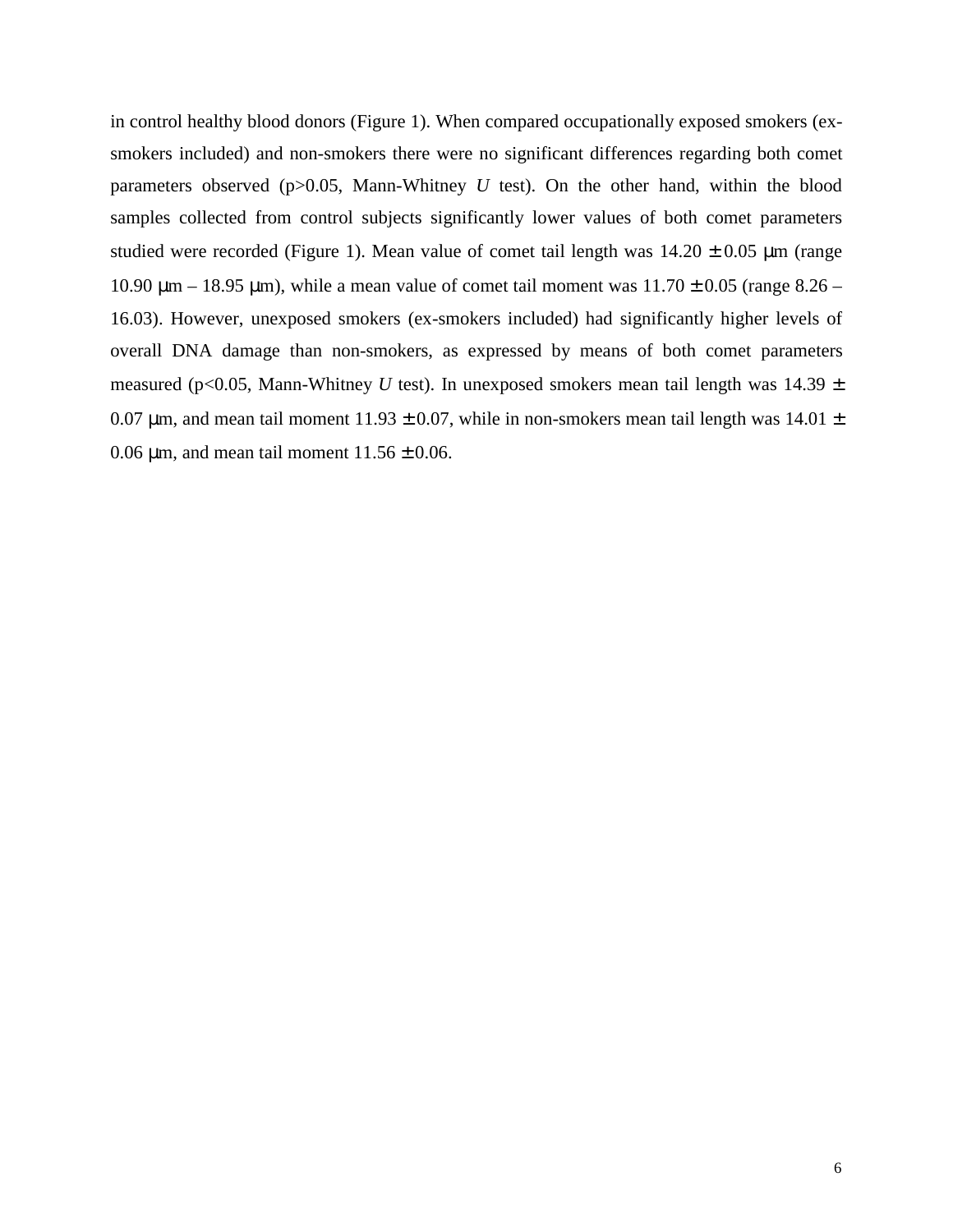Figure 1. Results of the alkaline single cell gel electrophoresis on the peripheral blood leukocytes from 10 radar-facility workers daily exposed to microwave radiation and 10 unexposed control subjects.



**COMET TAIL MOMENTS**

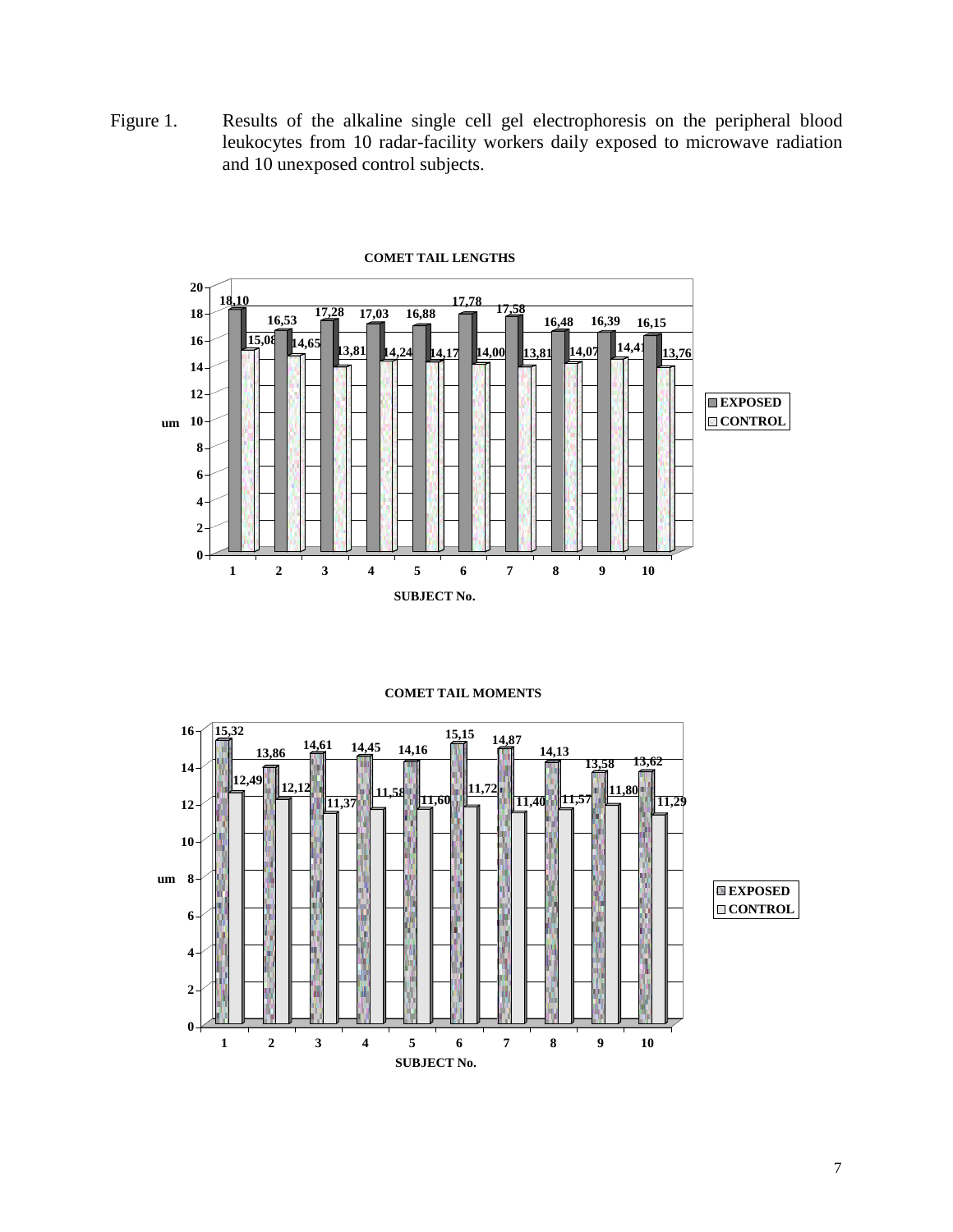# **Micronucleus assay**

Results regarding the frequency, distribution and total number of micronuclei (MN) for the exposed and control group are reported in Table 1. In exposed group there were statistically significant increases in total number of micronuclei recorded ( $p<0.05$  using ( $\chi^2$  test) compared to control. Distribution of micronuclei per 500 binucleated cells in all exposed subjects was also disturbed compared to control (Table 1).

Table 1. Distribution and total number of micronuclei (MN) in peripheral blood lymphocytes from microwave-exposed subjects and corresponding controls.

| <b>Subject</b>          |          |          | <b>Distribution of MN</b> | <b>Total No. of</b> |                  |                       |  |  |  |  |
|-------------------------|----------|----------|---------------------------|---------------------|------------------|-----------------------|--|--|--|--|
| smoking / exposure      |          | $\bf{0}$ | 1                         | $\overline{2}$      | 3                | <b>MN</b> / 500 cells |  |  |  |  |
| <b>EXPOSED GROUP</b>    |          |          |                           |                     |                  |                       |  |  |  |  |
| 1                       | (S; 22)  | 489      | 9                         | $\overline{2}$      | $\overline{0}$   | 13                    |  |  |  |  |
| $\boldsymbol{2}$        | (S; 29)  | 484      | 15                        | $\mathbf{1}$        | $\overline{0}$   | 17                    |  |  |  |  |
| 3                       | (ES; 28) | 478      | 19                        | 3                   | $\overline{0}$   | 25                    |  |  |  |  |
| $\overline{\mathbf{4}}$ | (ES; 26) | 484      | 15                        | $\overline{0}$      | $\mathbf{1}$     | 18                    |  |  |  |  |
| 5                       | (ES; 26) | 482      | 16                        | $\overline{2}$      | $\overline{0}$   | 20                    |  |  |  |  |
| 6                       | (N; 7)   | 490      | 10                        | $\overline{0}$      | $\overline{0}$   | 10                    |  |  |  |  |
| 7                       | (N; 26)  | 472      | 13                        | $\overline{4}$      | $\mathbf{1}$     | 24                    |  |  |  |  |
| 8                       | (N; 25)  | 471      | 19                        | $\overline{0}$      | $\overline{0}$   | 19                    |  |  |  |  |
| 9                       | (N; 29)  | 489      | 11                        | $\overline{0}$      | $\overline{0}$   | 11                    |  |  |  |  |
| 10                      | (N; 25)  | 479      | 9                         | $\overline{2}$      | $\overline{0}$   | 11                    |  |  |  |  |
| $Mean \pm SD$           |          |          |                           |                     |                  | $16,8 \pm 5,4$        |  |  |  |  |
|                         |          |          |                           |                     |                  |                       |  |  |  |  |
| 1                       | (S)      | 495      | 3                         | 1                   | $\boldsymbol{0}$ | 5                     |  |  |  |  |
| $\overline{2}$          | (S)      | 494      | 6                         | $\overline{0}$      | $\overline{0}$   | 6                     |  |  |  |  |
| 3                       | (S)      | 495      | 5                         | $\overline{0}$      | $\overline{0}$   | 5                     |  |  |  |  |
| $\overline{\mathbf{4}}$ | (ES)     | 497      | 3                         | $\overline{0}$      | $\overline{0}$   | $\overline{3}$        |  |  |  |  |
| 5                       | (ES)     | 494      | 5                         | $\mathbf{1}$        | $\overline{0}$   | $\overline{7}$        |  |  |  |  |
| 6                       | (N)      | 496      | 3                         | $\mathbf{1}$        | $\overline{0}$   | 5                     |  |  |  |  |
| 7                       | (N)      | 496      | $\overline{4}$            | $\overline{0}$      | $\overline{0}$   | 4                     |  |  |  |  |
| 8                       | (N)      | 496      | 4                         | $\overline{0}$      | $\overline{0}$   | $\overline{4}$        |  |  |  |  |
| 9                       | (N)      | 494      | 6                         | $\overline{0}$      | $\overline{0}$   | 6                     |  |  |  |  |
| 10                      | (N)      | 497      | 3                         | $\overline{0}$      | $\overline{0}$   | $\overline{3}$        |  |  |  |  |
| $Mean \pm SD$           |          |          |                           |                     |                  | $4,8 \pm 1,3$         |  |  |  |  |

 $\frac{1}{2}$  p<0.05 compared to control ( $\chi^2$  test).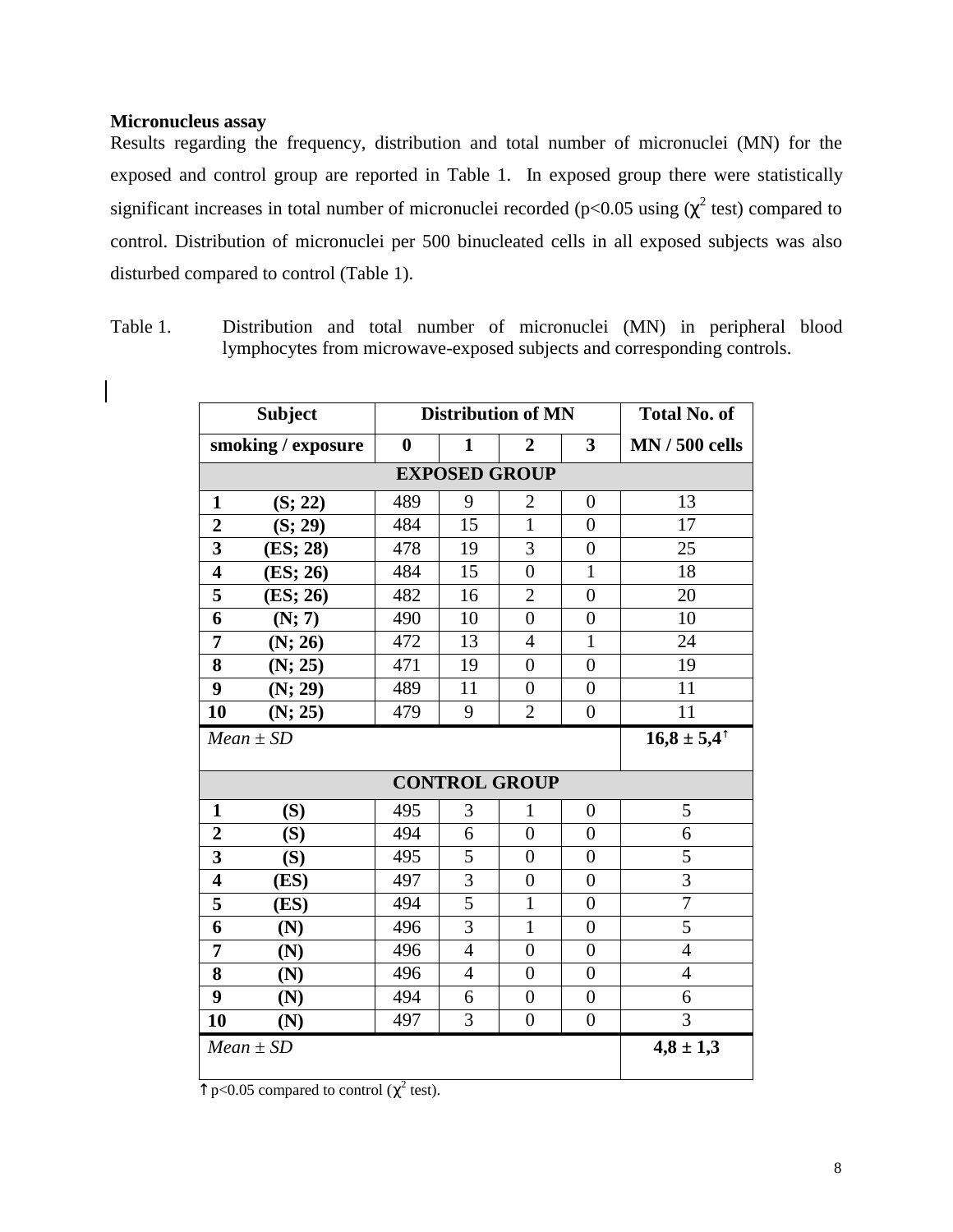## *The chromatid breakage assay*

The results of the chromatid breakage assay are summarised in Table 2. In occupationally exposed subjects chromatid breaks were found in 95-179 cells out of 200 metaphases scored (mean value of 123 damaged metaphases per subject). Most frequently there were 1 to 4 breaks in one damaged metaphase, frequently 5 to 7 breaks, and less frequently 8 to 11 breaks in one damaged metaphase. The multiple aberrations (>11 breaks in one cell) were seldom. The highest number of chromatid breaks scored per metaphase was 30, and it was recorded in two subjects (Nos. 2 and 4). The average number of breaks per cell (b/c) per person varied widely between exposed subjects, from a low value of 0.88 to as high as 3.66 (Table 2). The distribution of the b/c values recorded was shifted towards higher values compared to control. In control subjects chromatid breaks were found in 34-59 cells out of 200 metaphases scored (mean value of 44 damaged metaphases per subject). Most frequently there were 1 to 2 breaks in one damaged metaphase, frequently 3 to 4 breaks. The multiple aberrations were seldom. The highest number of chromatid breaks scored per metaphase was 14, and it was recorded in only one subject (No. 9). The average number of b/c per person varied widely between exposed subjects, from a low value of 0.39 to as high as 0.61 (Table 2). The differences in b/c values recorded between smokers and non-smokers in both study groups were not statistically significant.

| <b>Subject</b>          |                                 | <b>EXPOSED GROUP</b> |            | <b>CONTROL GROUP</b>                           |                 |          |  |
|-------------------------|---------------------------------|----------------------|------------|------------------------------------------------|-----------------|----------|--|
| No.                     | Metaphases with Mean $(\pm SE)$ |                      | Min. –     | Metaphases with $ \text{Mean}(\pm \text{SE}) $ |                 | Min. –   |  |
|                         | breaks $(no.)^*$                | b/c                  | Max. $b/c$ | breaks $(no.)^*$                               | b/c             | Max.b/c  |  |
|                         | 114                             | $1.61 \pm 0.17$      | $1 - 16$   | 34                                             | $0.53 \pm 0.11$ | $1 - 11$ |  |
| $\overline{2}$          | 179                             | $3.66 \pm 0.28$      | $1 - 30$   | 46                                             | $0.54 \pm 0.10$ | $1 - 11$ |  |
| 3                       | 95                              | $0.88 \pm 0.11$      | $1 - 14$   | 41                                             | $0.55 \pm 0.11$ | $1 - 12$ |  |
| $\overline{\mathbf{4}}$ | 144                             | $2.27 \pm 0.22$      | $1 - 30$   | 38                                             | $0.39 \pm 0.07$ | $1 - 7$  |  |
| 5                       | 114                             | $1.22 \pm 0.12$      | $1 - 8$    | 40                                             | $0.54 \pm 0.11$ | $1 - 13$ |  |
| 6                       | 127                             | $1.46 \pm 0.13$      | $1 - 11$   | 50                                             | $0.61 \pm 0.11$ | $1 - 10$ |  |
| 7                       | 100                             | $0.88 \pm 0.09$      | $1-9$      | 59                                             | $0.54 \pm 0.09$ | $1 - 11$ |  |
| 8                       | 154                             | $2.86 \pm 0.24$      | $1 - 21$   | 46                                             | $0.53 \pm 0.09$ | $1 - 7$  |  |
| 9                       | 98                              | $0.97 \pm 0.12$      | $1 - 16$   | 47                                             | $0.59 \pm 0.12$ | $1 - 14$ |  |
| 10                      | 103                             | $1.10 \pm 0.11$      | $1 - 11$   | 38                                             | $0.40 \pm 0.08$ | $1 - 10$ |  |
| <b>Mean</b>             |                                 |                      |            |                                                |                 |          |  |
| $(\pm SE)$              | 123                             | $1.69 \pm 0.06$      | $1 - 17$   | 44                                             | $0.52 \pm 0.03$ | $1 - 14$ |  |

Table 2. Distribution of results of the chromatid breakage assay on the peripheral blood lymphocytes from microwave-exposed subjects and corresponding controls.

**b/c** – breaks per cell; **\***200 metaphases per subject scored; **-** p<0.05 compared to control (Mann-Whitney *U* test)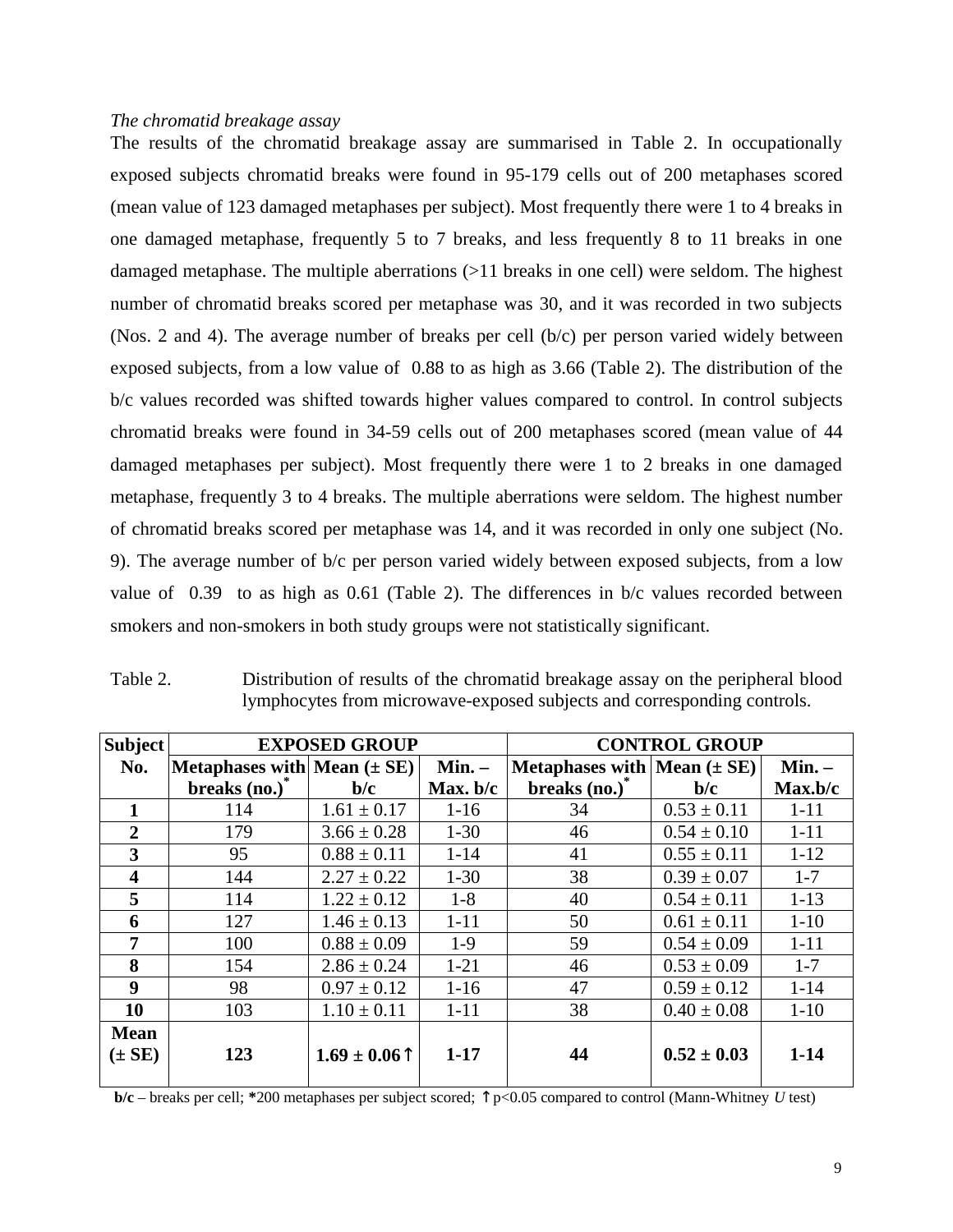## **Discussion**

Almost every member of our technologically modern society is exposed to some nonionizing radiation. However, the intensity of these exposures in the general population is very low compared to exposures in occupational settings, where people may work near various sources [26]. Many epidemiological and experimental studies have been carried out to investigate the possible health hazards associated with human exposure to ELF or RF electromagnetic fields. Various studies have provided evidence suggesting that EMFs with relatively low intensity are capable of interacting with many molecular, cellular and systemic processes associated with carcinogenesis, mutagenesis and teratogenesis [1]. Biologically detrimental effect of the forementioned radiation in occupationally exposed persons has not yet been sufficiently explored and the existing data are often contradictory. Protection of the radar-exposed personnel is complicated due to the fact that there are no suitable personal dosimeters similar to those carried by subjects occupationally exposed to ionizing radiation. Therefore, using of different cytogenetic biomarkers become very important. In the present study potential genotoxic effects of the long-term occupational exposure to microwave radiation were evaluated on subjects daily employed on radar equipment and antenna system service. As sensitive biomarkers of the exposure, effect and susceptibility, the alkaline comet assay, micronucleus assay and chromatid breakage assay (bleomycin sensitivity test) were selected. For human biomonitoring of environmental and occupational exposure to mutagens and / or carcinogens different chemical and biological endpoints are used. Cytogenetic endpoints such as chromosomal aberrations, micronuclei and sister chromatid exchanges in peripheral blood lymphocytes have been extensively employed as cytogenetic biomarkers to assess genotoxic risks in the occupational settings. It has been found out that increased cytogenetic damage reflects an enhanced cancer risk [14]. During the last decade, the comet assay or single cell gel electrophoresis (SCGE) was also introduced as a sensitive and reliable biomarker in human biomonitoring studies [11,15-17].

Present study reports the results of the application of alkaline comet assay on peripheral blood leukocytes in long-term radar-exposed workers. Although the mechanism by which RFR affects DNA is not known, and the results of the reported studies on genotoxic effects of RFR exposure are often conflicting [4], our results indicate potential of RFR to induce measurable DNA-damaging effects in long-term exposed personnel. Our results indicate that the alkaline comet assay can be successfully applied to the study of microwave-induced primary DNA damage and repair in peripheral blood leukocytes of exposed subjects. By using the alkaline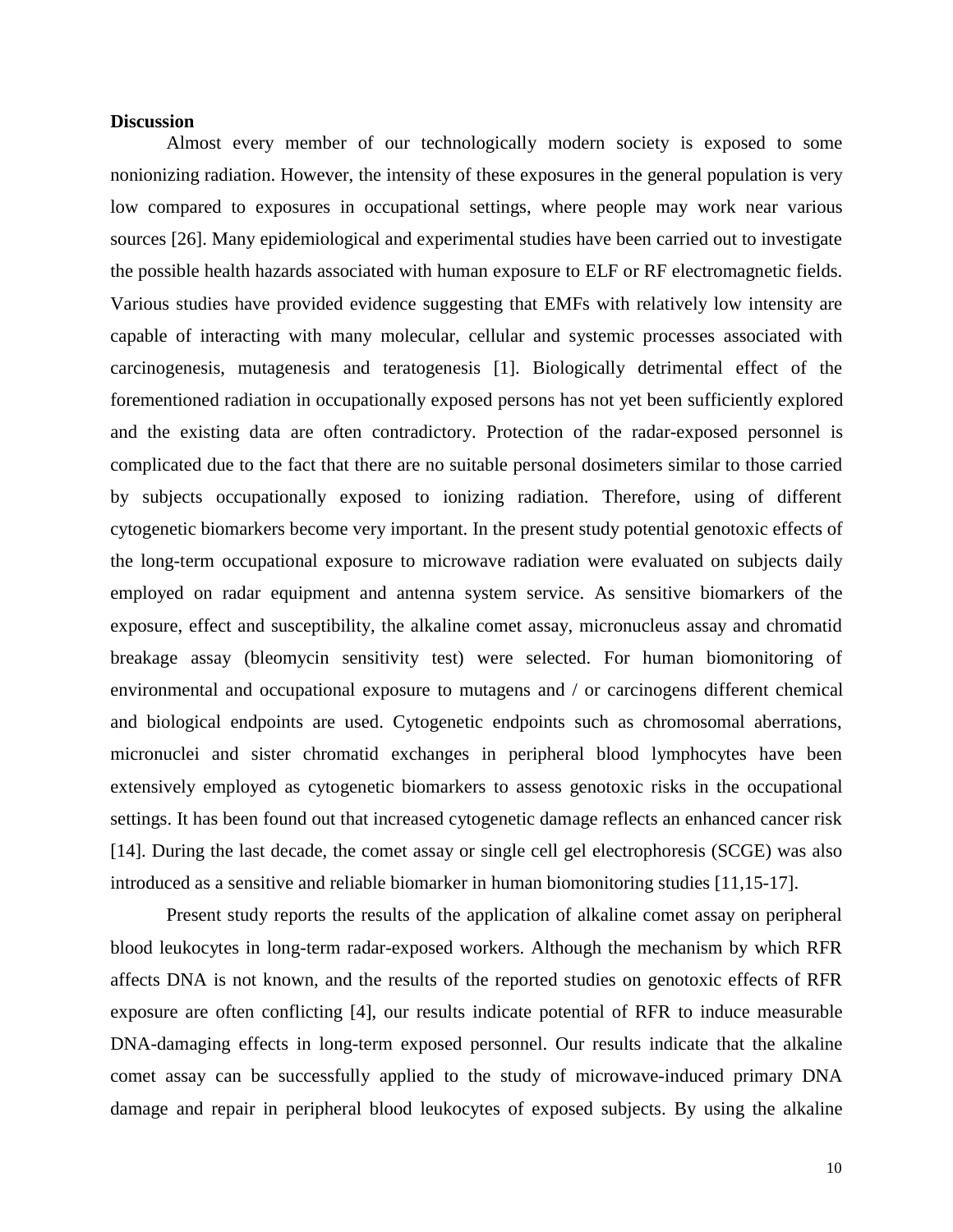comet assay in exposed subjects a lot of DNA single strand breaks and alkali-labile sites were detected. Similar results reported Lai and Singh [21] on rat brain cells after acute exposure to radiofrequency electromagnetic radiation. Their results indicate that acute exposure to RFR at an average body SAR of 1-2 W/kg caused a significant increase in both single- and double- strand DNA breaks. By using other cytogenetic endpoints it was also recorded earlier that similar occupational settings are associated with increased chromosome damage [5,6]. It should be pointed out that the type of DNA damage recorded by alkaline comet assay is rather continuously and efficiently repaired. Therefore, the measured damage level is a result of equilibrium between damage infliction and repair. It is known that DNA single strand breaks are rapidly repaired, however, other lesions, such oxidized bases may persist longer and be misrepaired to somatic mutations [15]. On the other hand, apurinic/apyrimidinic sites (alkali-labile sites) may not be readily repaired in G<sub>0</sub> cells and without DNA replication they may prove to be "silent" DNA lesions [22]. It is known that DNA damage accumulates with time and the repair capacity decreases during long-term occupational exposure. Therefore, when DNA damage is improperly repaired or is not repaired, different biological effects may result. Although majority of DNA lesions is repaired in a few hours and days following their infliction, a part of DNA damage induced persisted over time. It can be considered that this elevated level reflects an accumulation of non-repaired DNA damage. High level of persistent DNA damage can lead to cell death. Large numbers of cells dying can lead to serious organ failures while damaged or improperly repaired DNA may develop into cancers. Reports on the possible cancer-related effects of RFR are still controversial. However, it is possible that in complex cellular processes involved in carcinogenesis it could have co-carcinogenic effect [7]. Differences in an individual's capability to deal with mutagenic assault can be measured using chromosomal aberration tests. In addition to measuring chromosomal aberrations in lymphocytes, the analysis of micronuclei in binucleate cytokinesis blocked lymphocytes has also been suggested for biological dosimetry. It is thought that any aberration or even a whole chromosome might become micronuclei. Our results also confirmed that enumeration of micronuclei provides a reliable index of chromosome loss from the main nuclei indicating clastogenic and aneugenic impacts of long-term occupational exposure to microwave radiation. Using the bleomycin-based mutagen sensitivity assay in present study radar-exposed and control subjects have been screened. The level of chromosome damage generated by bleomycin varies greatly between individuals. Our results indicate that observed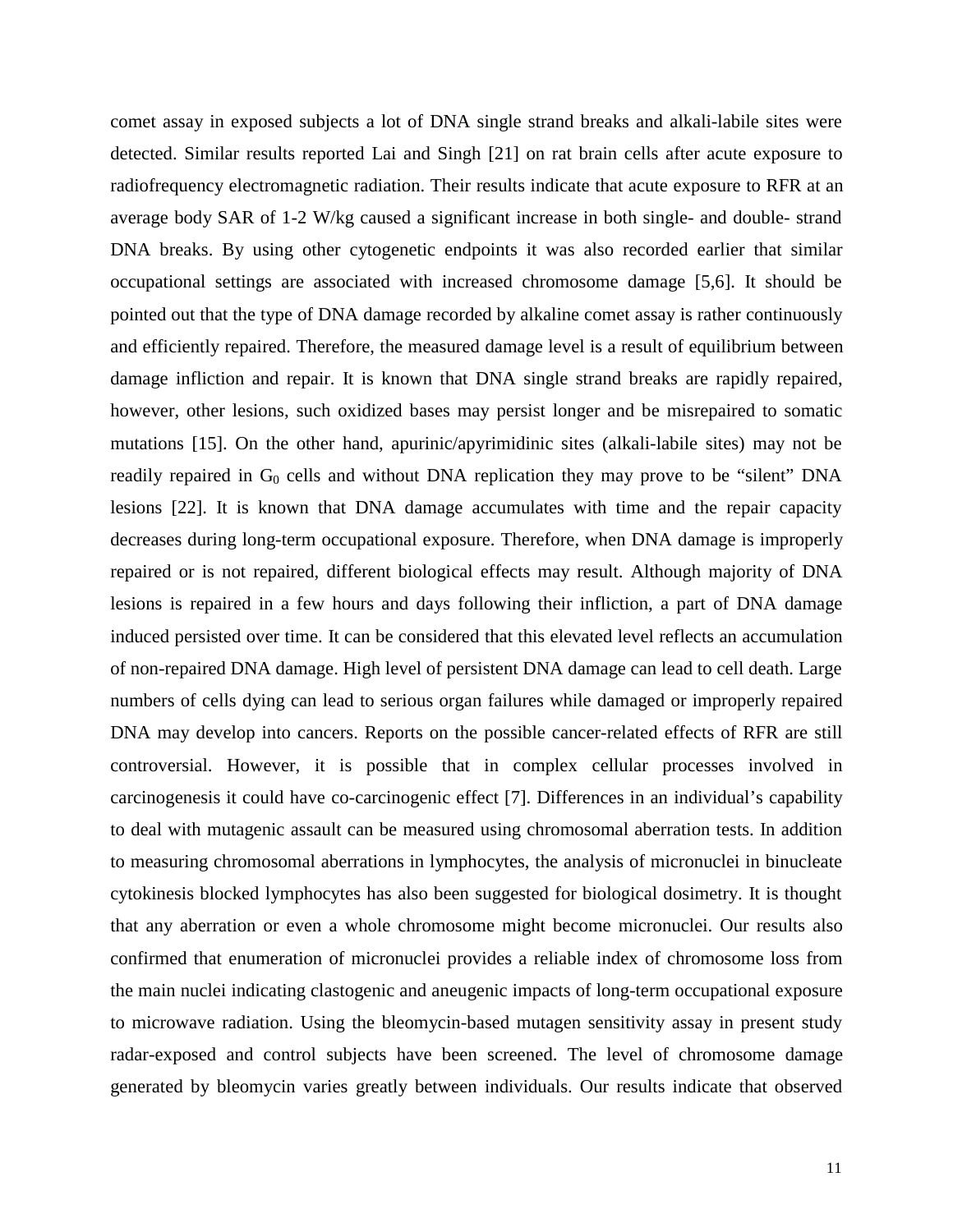variability is not associated with age of the donor or duration of occupational exposure. Smokers and non-smokers were also present in the studied groups. However, similarly to age, this factor did not affect the b/c values significantly. Those results are in agreement with reports of other authors [18,19]. It seems that exposure to tobacco smoke induced resistance to bleomycin. Probably, the cells acquired a mechanism to detoxify various toxic compounds [23]. It is important to recognise that the susceptibility to DNA damage varies in different individuals. Our results have also shown that some exposed subjects exhibited significantly higher level of DNA damage as expressed by means of chromatid breakage assay. It could be assume that subjects with a high susceptibility phenotype in our study may, in fact, be heterozygotes of the some chromosomal instability syndromes. Namely, heritability of persistent chromosomal damage is well established for the severe chromosomal instability syndromes such as ataxia teleangiectasia and Fanconi anemia [19]. Avoidance of harmful occupational exposure, especially in sensitive persons may become an important factor in the prevention of cancer.

The results of present study indicate that the alkaline comet assay, as sensitive biomarker of exposure, can be successfully applied in assessment of primary DNA damage in occupationally exposed subjects. As a microdosimetric technique based on the selection of individual cells in a heterogeneous cell population on the basis of nuclear morphology and shape of comets it is suitable for *in vivo* human biomonitoring. By gathering information on clastogenic and aneugenic impacts micronucleus assay is confirmed as sensitive biomarker of effect. On the other hand, chromatid breakage assay (bleomycin sensitivity test) seems to be a useful biomarker of susceptibility in predicting individual risk of cancer. All methods employed in the present study provide powerful tools for successful biomonitoring of populations occupationally exposed to microwave radiation.

## **Acknowledgements**

This investigation was supported in part by the Croatian Ministry of Science and Technology (grant No. 0022020).